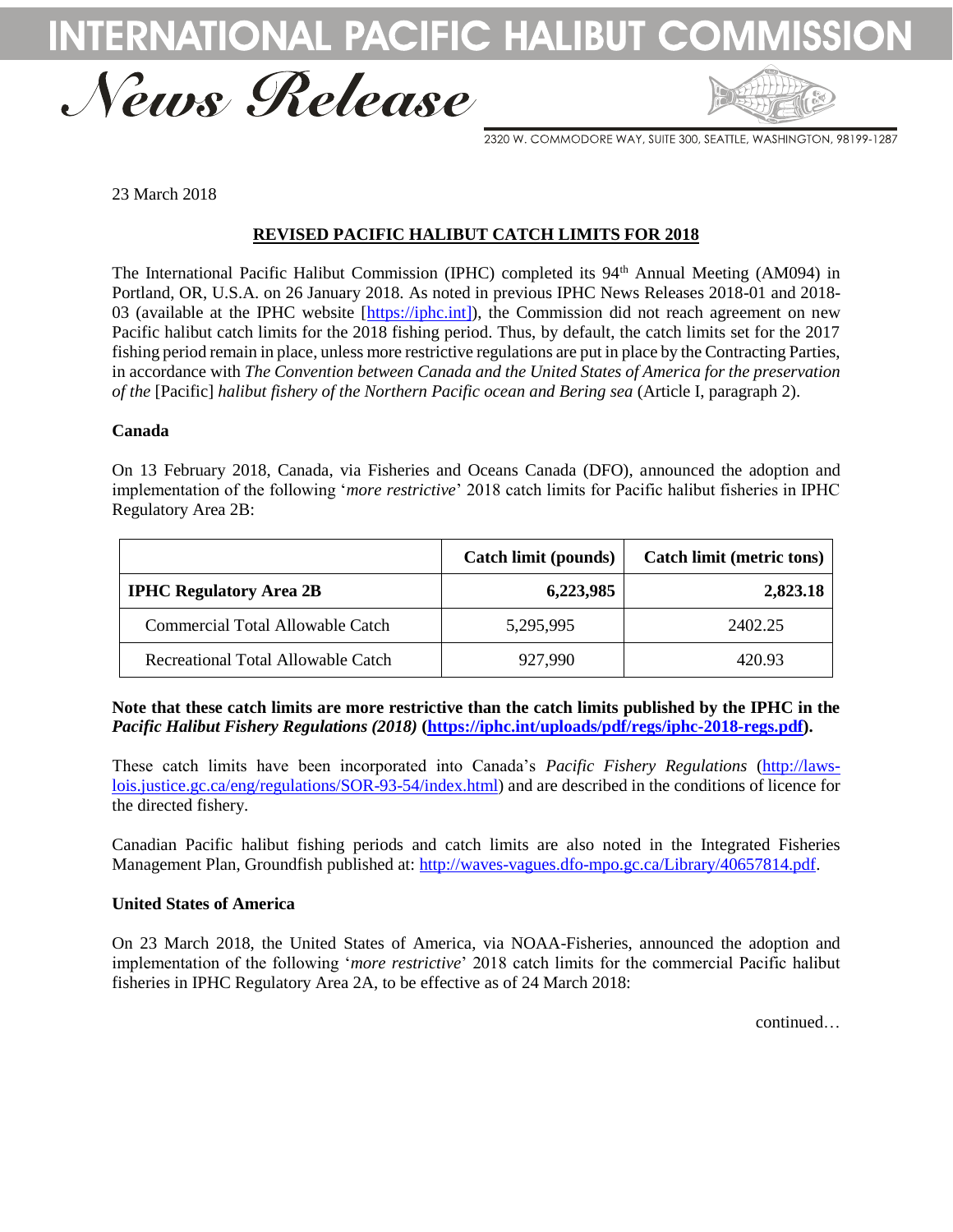|                                                                             | Catch limit (pounds) | Catch limit (metric tons) |
|-----------------------------------------------------------------------------|----------------------|---------------------------|
| <b>IPHC Regulatory Area 2A</b>                                              | 1,190,000            | 539.78                    |
| Treaty Indian commercial                                                    | 389,500              | 176.68                    |
| Non-treaty directed commercial (south)<br>of Pt. Chehalis)                  | 201,845              | 91.56                     |
| Non-treaty incidental catch in salmon<br>troll fishery                      | 35,620               | 16.16                     |
| Non-treaty incidental catch in sablefish<br>fishery (north of Pt. Chehalis) | 50,000               | 22.68                     |

More restrictive 2018 catch limits for non-commerical fisheries in IPHC Regulatory Area 2A – the Treaty Indian ceremonial and subsistence and recreational (sport) fisheries in Wasington, Oregon, and California – were not specified in the 23 March 2018 announcement of this interim final rule. Revised catch limits for these sectors are expected to be included in the final promulgation of the Pacific Fishery Management Council's Catch Sharing Plan for 2018.

On 19 March 2018, NOAA-Fisheries announced the adoption and implementation of the following '*more restrictive'* 2018 catch limits for the Pacific halibut fisheries in IPHC Regulatory Areas 2C, 3A, 3B, 4A, 4B and 4CDE:

|                                  | Catch limit (pounds)   | <b>Catch limit (metric tons)</b> |
|----------------------------------|------------------------|----------------------------------|
| <b>IPHC Regulatory Area 2C</b>   | 4,450,000 <sup>1</sup> | 2,018.51 <sup>1</sup>            |
| Commercial (IFQ)                 | 3,570,000              | 1,619.32                         |
| Charter sport                    | 810,000                | 367.41                           |
| <b>IPHC Regulatory Area 3A</b>   | 9,450,000 <sup>1</sup> | 4,286.49 <sup>1</sup>            |
| Commercial (IFQ)                 | 7,350,000              | 3,333.91                         |
| Charter sport                    | 1,790,000              | 811.94                           |
| <b>IPHC Regulatory Area 3B</b>   | 2,620,000              | 1,188.41                         |
| <b>IPHC Regulatory Area 4A</b>   | 1,370,000              | 621.42                           |
| <b>IPHC Regulatory Area 4B</b>   | 1,050,000              | 476.27                           |
| <b>IPHC Regulatory Area 4CDE</b> | 1,580,000              | 716.68                           |
| <b>IPHC Regulatory Area 4C</b>   | 733,500                | 332.71                           |
| <b>IPHC Regulatory Area 4D</b>   | 733,500                | 332.71                           |
| <b>IPHC Regulatory Area 4E</b>   | 113,000                | 51.26                            |

 $<sup>1</sup>$  In accordance with the catch sharing plan in place for this IPHC Regulatory Area, this overall total includes estimates for discard</sup> mortality.

continued…